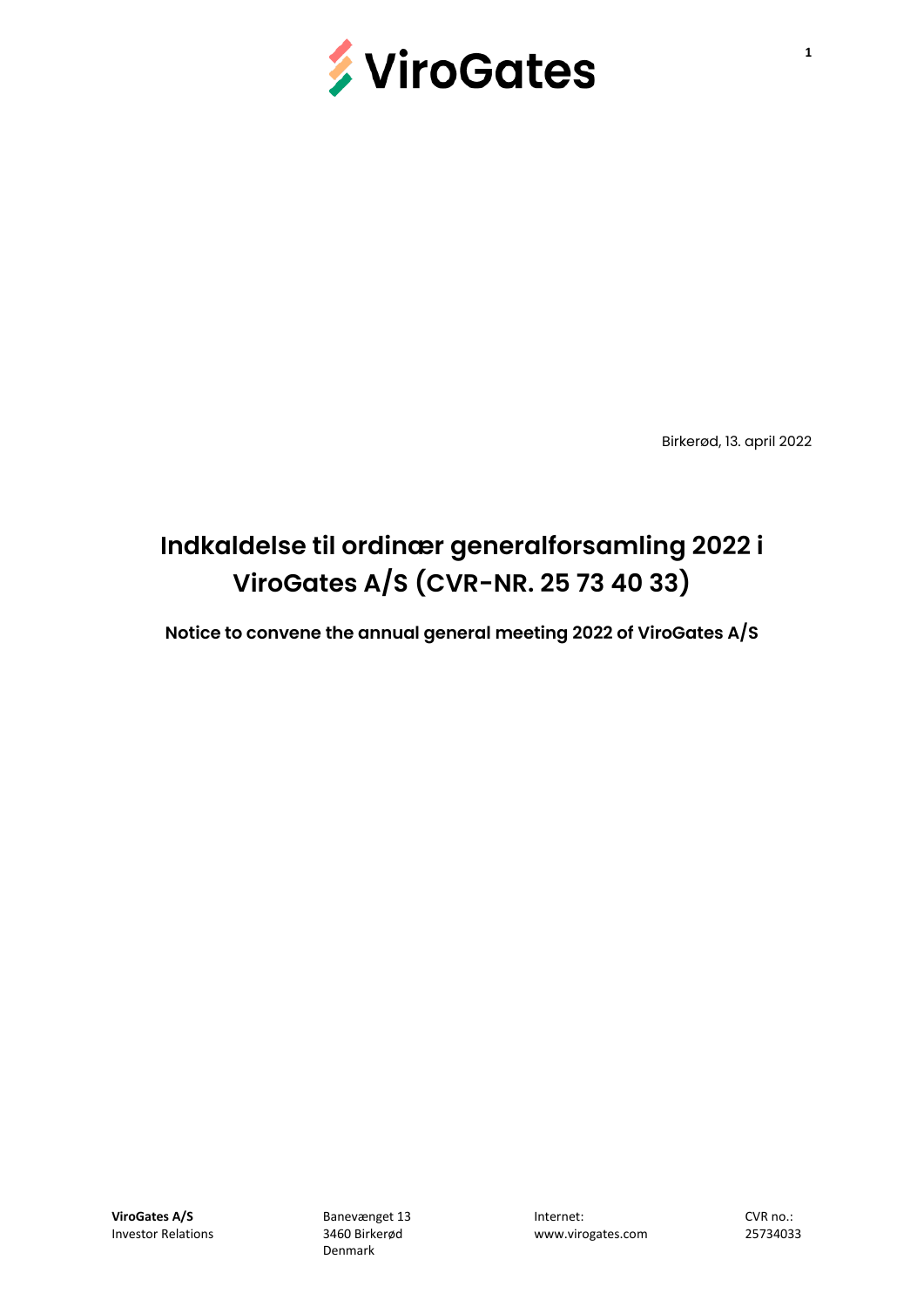

Der indkaldes til ordinær generalforsamling i ViroGates A/S, CVR nr. 25 73 40 33, til afholdelse som fysisk generalforsamling på selskabets adresse, Banevænget 13, 3460 Birkerød,

*Notice for the annual general meeting of ViroGates A/S, CVR no. 25 73 40 33, is hereby given. The meeting will be held as a physical meeting at the company's address at Banevænget 13, 3460 Birkerød,*

# **torsdag den 28. april 2022, kl. 17:00,** *Thursday, 28 April 2022, 5 PM*

med følgende *with the following*

## **Dagsorden**

## *Agenda*

- 1. Valg af dirigent *Election of chairman of the meeting*
- 2. Bestyrelsens beretning om selskabets virksomhed i det forløbne år *The board's report on the company's business in the past year*
- 3. Fremlæggelse af årsrapport med revisionspåtegning til godkendelse *Submission of the annual report with auditor's report for approval*
- 4. Forslag fra bestyrelsen vedrørende disponering af resultatet i overensstemmelse med den godkendte årsrapport

*Proposal from the board regarding the distribution of the result in accordance with the approved annual report*

- 5. Præsentation og vejledende afstemning om vederlagsrapport *Presentation and Indicative vote on remuneration report*
- 6. Valg af bestyrelsesmedlemmer

*Election of Board of Directors*

7. Honorering af bestyrelsesmedlemmer

*Remuneration of Board of Directors*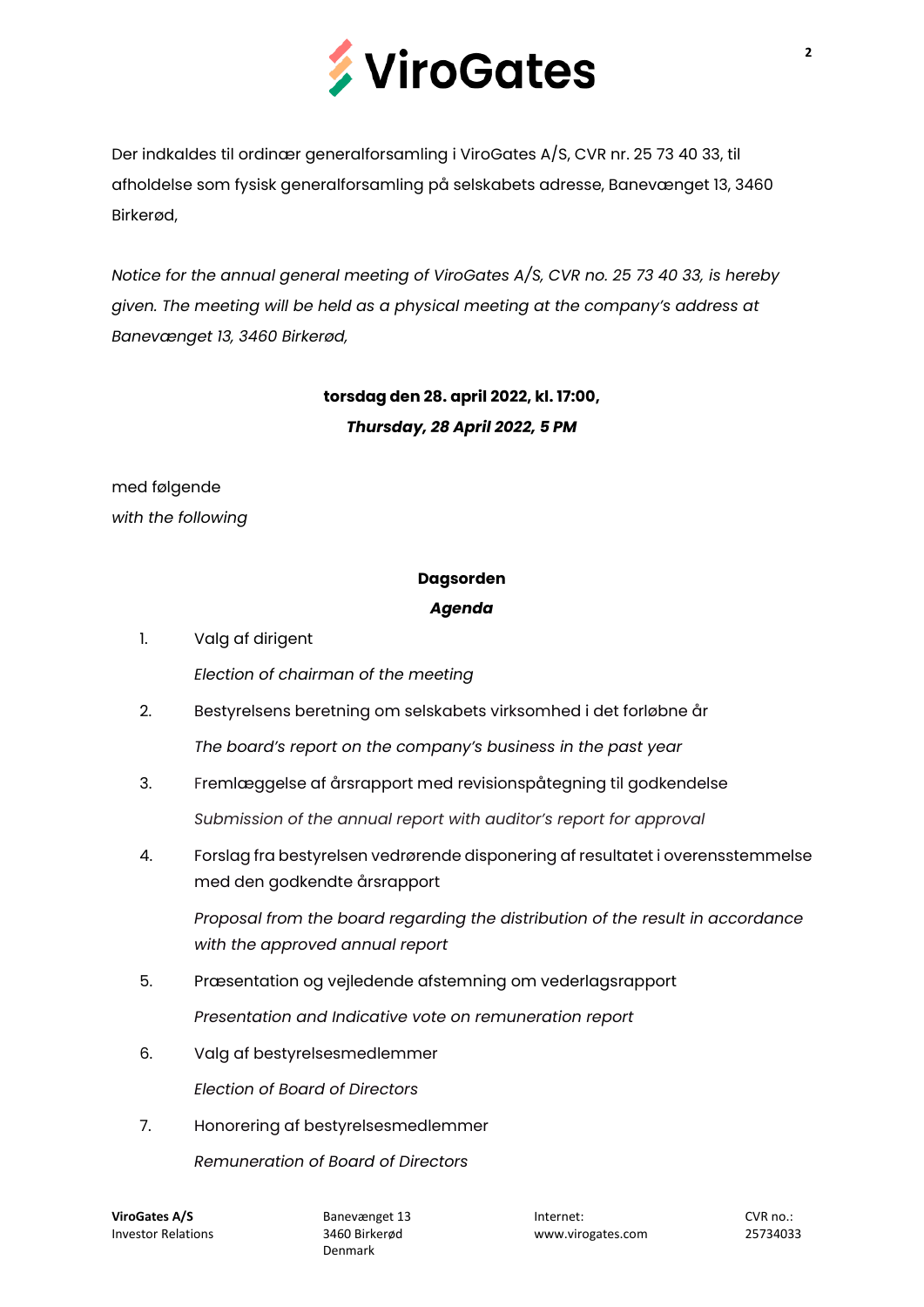

8. Valg af revisor

*Election of auditor*

9. Vedtægtsændring om bemyndigelse til bestyrelsen til udstedelse af warrants til medlemmer af bestyrelsen

*Amendment of the Articles of Association authorizing the Board of Directors to issue warrants to members of the Board of Directors*

10. Bemyndigelse til bestyrelsen til at udstede nye aktier i selskabet ved tegning af nye aktier med fortegningsret for de eksisterende aktionærer.

*Authorization to the Board of Directors to issue new shares in the company by subscribing for new shares with pre-emptive rights for the existing shareholders.*

11. Bemyndigelse til bestyrelsen til at udstede nye aktier i selskabet ved tegning af nye aktier uden fortegningsret for de eksisterende aktionærer.

*Authorization to the Board of Directors to issue new shares in the company by subscribing for new shares without pre-emptive rights for the existing shareholders.*

12. Eventuelt

*Any other business*

#### **FULDSTÆNDIGE FORSLAG**

#### *FULL PROPOSALS*

## **Ad pkt. 1 /** *Re item 1*

Bestyrelsen foreslår valg af advokat Nicolai Jung som dirigent. *The board proposes that attorney-at-law Nicolai Jung be elected chairman.*

## **Ad pkt. 2 /** *Re item 2*

Beretning afgives af bestyrelsesformanden og selskabets administrerende direktør. *The report is given by the chairman of the board and the Company's CEO.* 

## **Ad pkt. 3 /** *Re item 3*

Bestyrelsen indstiller årsrapporten til godkendelse. *The board submits the annual report for approval.*

## **Ad pkt. 4 /** *Re item 4*

Bestyrelsen foreslår, at årets underskud på DKK 17.662.617 overføres til næste år ved indregning i overført resultat.

*The board proposes that the year's loss of DKK 17.662.617 is transferred to the next year by application against the transferred result.*

Denmark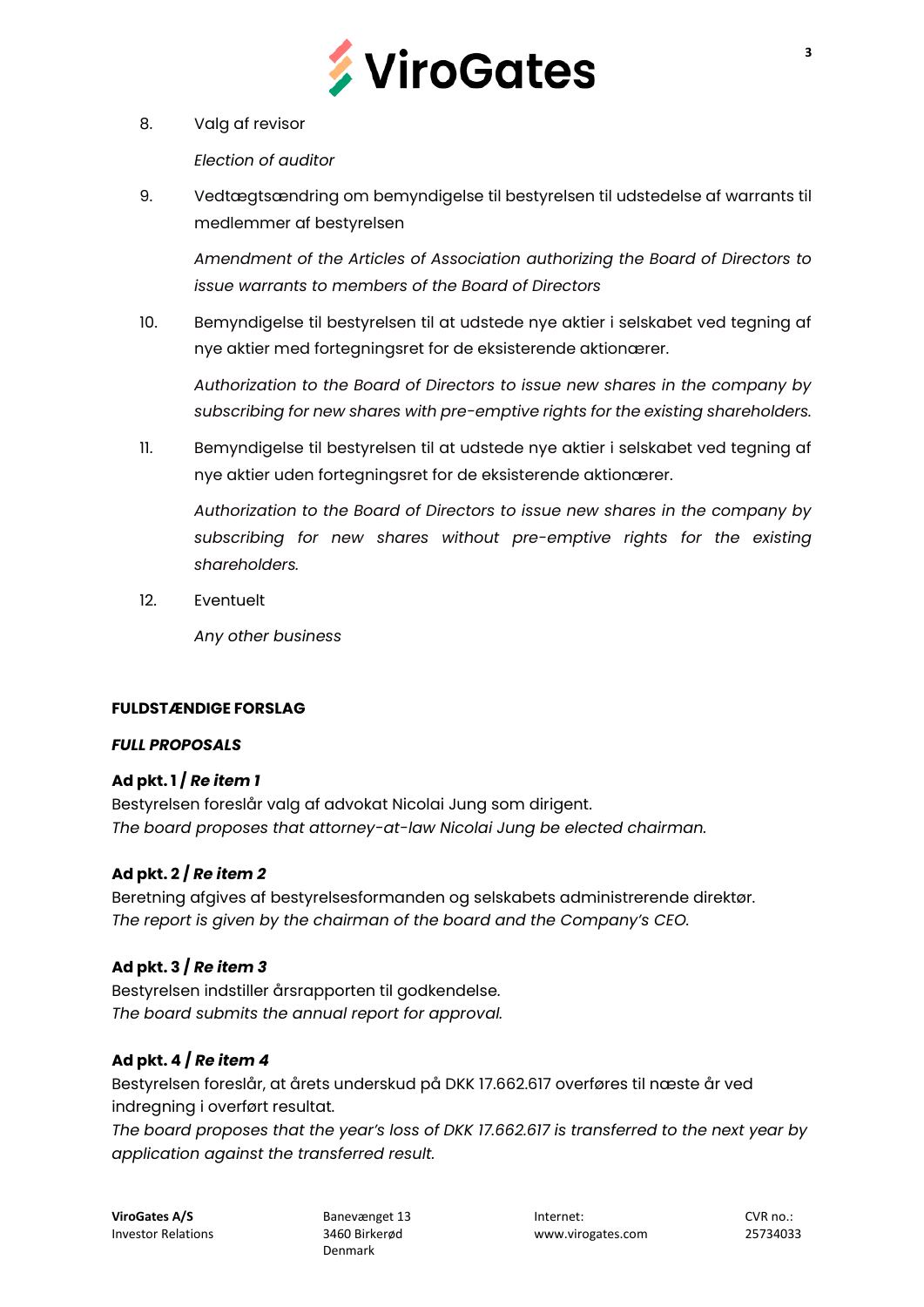

## **Ad pkt. 5 /** *Re item 5*

Bestyrelsen indstiller vederlagsrapporten til en vejledende afstemning. *The board submits the remuneration report for an indicative vote.*

#### **Ad pkt. 6 /** *Re item 6*

Bestyrelsesmedlemmer, Lars Kongsbak og Lars Krogsgaard genopstiller. Henrik Stender og Jørgen Axel Thorball genopstiller ikke. Bestyrelsen foreslår nyvalg af Patrik Dahlen og Valérie Soulier:

*It is proposed to reelect the directors, Lars Kongsbak and Lars Krogsgaard. Henrik Stender and Jørgen Axel Thorball wish to resign. The Board of Directors proposes new election of Patrik Dahlen and Valérie Soulier:*

## *Information om/about Patrik Dahlen:*

Born: 1962

*Education*

Ph.D., Biochemistry - University of Turku 1991ty MSc, Biochemistry - Åbo Akademi University 1985 *Competencies*

Seasoned executive with more than 35 years of experience in the international life science, med-tech, and diagnostics business. Leadership experience in development, manufacturing, and commercial companies with solutions for laboratories and hospitals. Leadership experience within companies ranging from 10-2000 people. Experience from companies owned by family offices, Venture capital, Private Equity, and publicly traded companies. Board memberships from more than 10 companies including Leo Pharma, SSI Diagnostica, AdvaLight, Proxeon etc.

#### *Current directorships*

SSI Diagnostica A/S (Board member) Visiopharm A/S (Chairman of the Board) Advalight ApS (Chairman of the Board) Immudex ApS (Board member)

## *Information om/about Valérie Soulier:*

Born: 1967

*Education*

Ph.D., Human Biology-Neurochemistry – University Claude Bernard, Lyon, and Karolinska Institute Stockholm 1995

Diploma of Advanced Studies - University Claude Bernard, Lyon 1992 MSc, Biochemistry - University Claude Bernard, Lyon 1991

*Competencies*

Denmark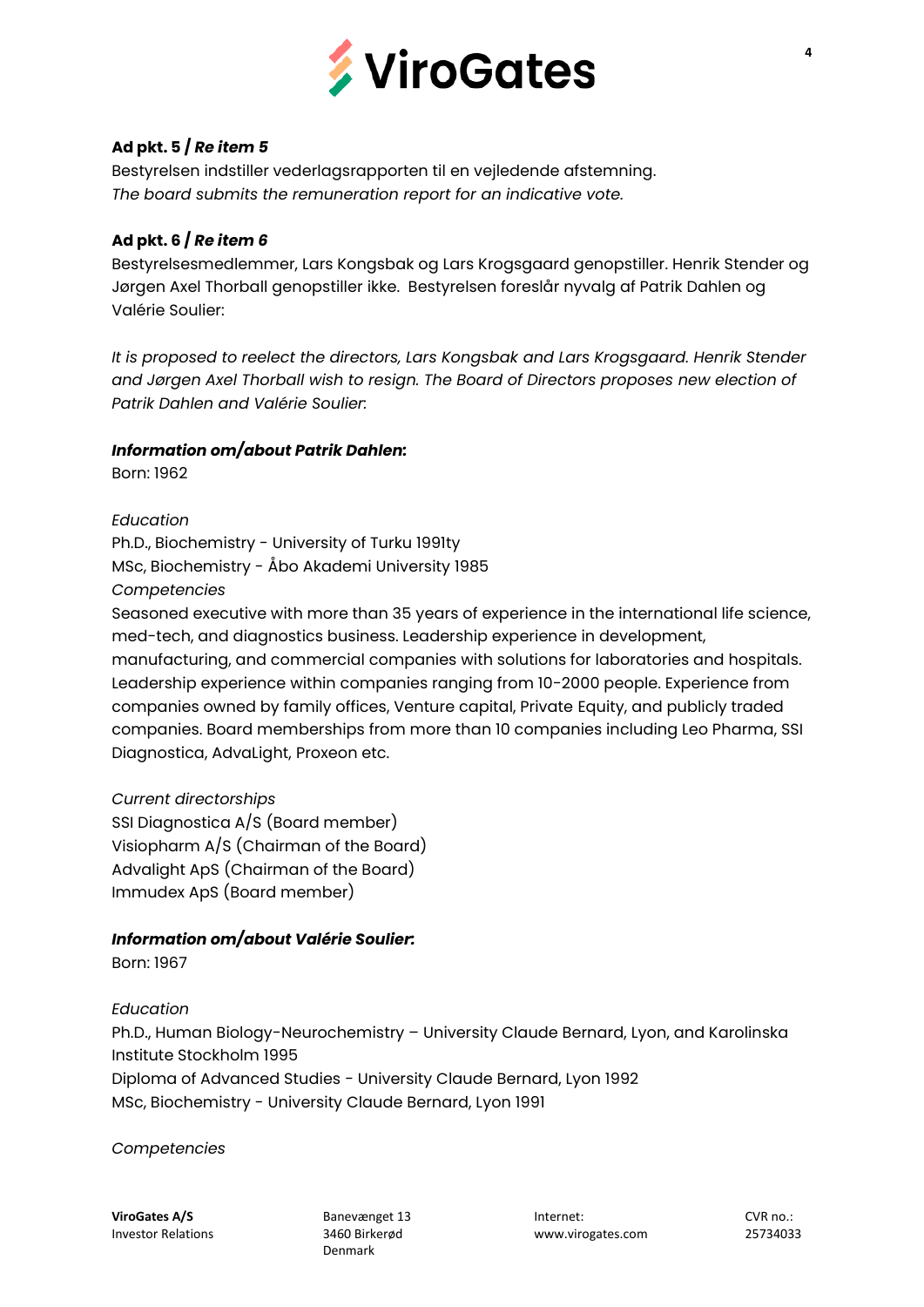

Proven Leadership ability, multicultural management, and general corporate experience from helping healthcare companies for more than 25 years. Experience from diagnostics companies such as Radiometer/Danaher, Siemens Healthineers, Dade Behring, Abbott Labs. Hands-on experience in global marketing departments, and innovative product launches, including leadership of 100 persons in an international environment.

## *Current directorships*

Founder & Managing Director 2C4P (Business / Leadership Consultant & Executive Coach) BioAnalyt GmbH (Board member) European Innovation Council (EIC) Accelerator Business Coach

## **Ad pkt. 7 /** *Re item 7*

Det foreslås, at honorar for bestyrelsens arbejde i 2022 uændret fastsættes til kr. 150.000 til formanden og kr. 75.000 til hvert af de øvrige medlemmer af bestyrelsen. *It is proposed that the remuneration for the work of the board in 2022 unchanged be fixed at DKK 150,000 to the chairman and DKK 75,000 to each of the other directors.*

## **Ad pkt. 8 /** *Re item 8*

Bestyrelsen foreslår genvalg af BDO Statsautoriseret Revisionsaktieselskab. *The board proposes that BDO Statsautoriseret Revisionsaktieselskab be reelected.*

## **Ad pkt. 9 / Re item 9**

Vedtægternes paragraf 2.13.1 foreslås ændret så der udover til ledelse, rådgivere og konsulenter for Selskabet kan tildeles bestyrelsesmedlemmer warrants på samme vilkår og fra samme pulje

Den foreslåede nye ordlyd er (indsættelse er markeret med understregning):

2.13.1 Bestyrelsen er i perioden frem til 1. april 2023 bemyndiget til ad én eller flere gange at udstede op til i alt 221.017 warrants, der hver giver ret til tegning af én aktie á nominelt kr. 1 i selskabet. Bestyrelsen er samtidig bemyndiget til at foretage hertil hørende kapitalforhøjelser på indtil nominelt kr. 221.017. Warrants kan udstedes til bestyrelsen, direktionen og medarbejdere i selskabet og dets datterselskaber såvel som til konsulenter og rådgivere uden fortegningsret for selskabets aktionærer. De øvrige vilkår for warrants, der udstedes i henhold til bemyndigelsen, fastsættes af bestyrelsen.

*It is proposed that Article 2.13.1 of the Articles of Association be amended so that in addition to management, advisers, and consultants for the Company, warrants may be granted to board members on the same terms and from the same pool. The proposed new wording is (insertion is underlined):*

Denmark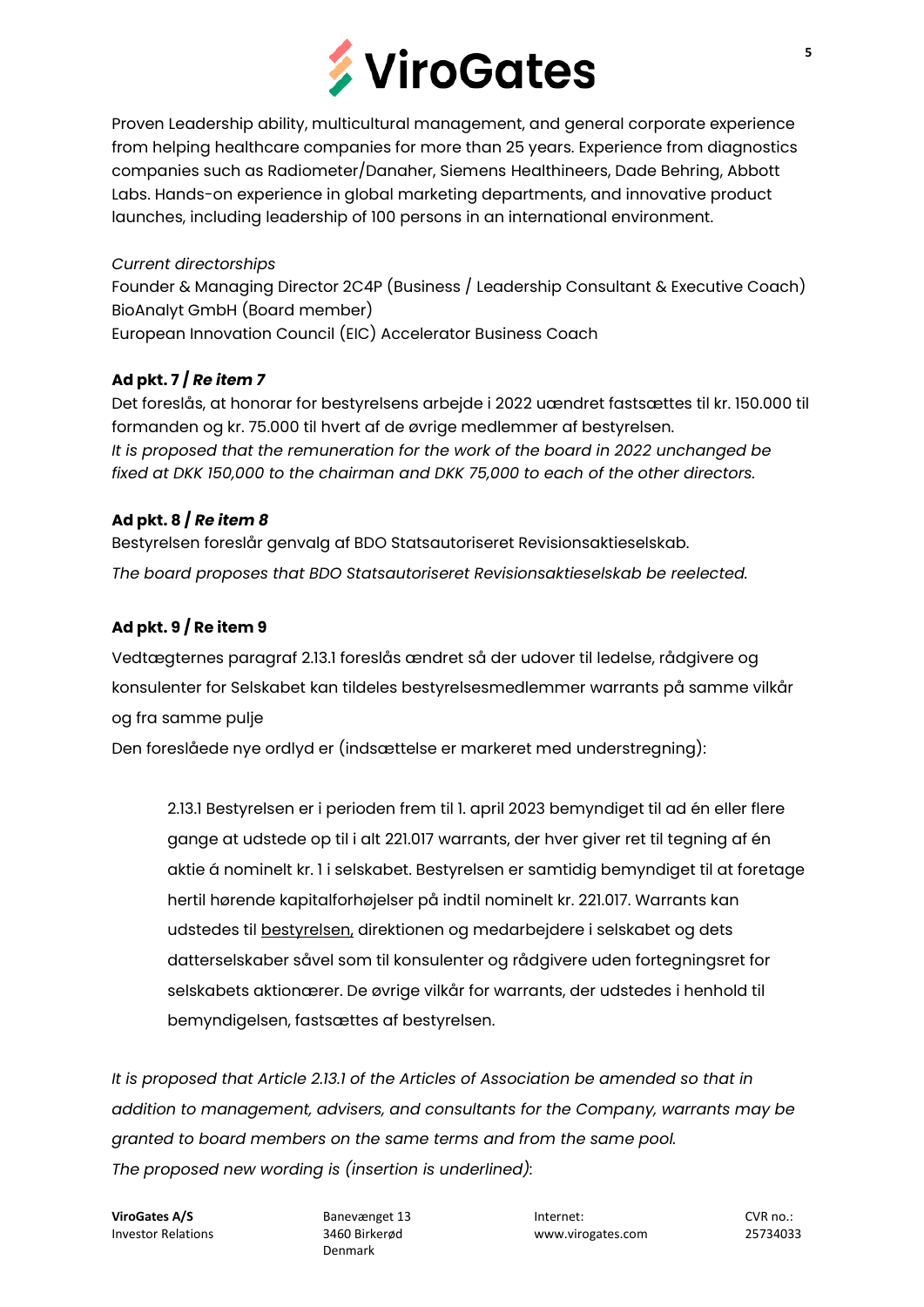

*2.13.1 During the period until 1 April 2023, the Board of Directors shall on one or several occasions be authorized to issue up to a total of 221,017 warrants, each representing a right to subscribe for one share in the company at a nominal value of DKK 1. The Board is further authorized to conduct the capital increases related thereto of up to nominally DKK 221,017. Warrants may be issued to the board of directors, management and employees in the company and the company's subsidiaries as well as to consultants and advisers without preemptive rights for existing shareholders. The Board will set out the remaining conditions for the warrants issued pursuant to this authorization.*

## **Ad pkt. 10 / Re item 10**

Vedtægternes eksisterende paragraf 2.3 udløber den 1. april 2023 og foreslås forlænget til at gælde indtil 1. april 2027, herunder opdateres så der fortsat kan udstedes 10% af den udestående kapital. Endvidere foreslås det at bestemmelsen tillader tegning af aktier til favørkurs i forhold til markedskursen, samt at den tillader kombination af udstedelser i henhold til art. 2.3 og 2.3.1 dog at den samlede nominelle værdi udgør nominelt kr. 634.016 aktier (indsættelse og forlængelse er markeret med understregning):

2.3 Indtil 1. april 2027 er bestyrelsen ad en eller flere gange bemyndiget til at forhøje Selskabets aktiekapital med op til nominelt kr. 317.008 på nærmere af bestyrelsen fastsatte vilkår uden fortegningsret for selskabets aktionærer, idet dog følgende vilkår skal være gældende for bemyndigelsen:

De nye aktier skal tegnes til markedskurs eller favørkurs, og denne fastsættes af bestyrelsen. De nye aktier skal være omsætningspapirer, lydende på navn og være ligestillet med den bestående aktiekapital.

Kapitalforhøjelser kan også gennemføres som vederlag for Selskabets overtagelse af en bestående virksomhed eller bestemte formuegoder og ved konvertering af gæld. Bemyndigelsen kan anvendes sammen med bemyndigelsen i art. 2.3.1 og der kan samlet udstedes op til nominelt kr. 634.016 aktier ved kombination af bemyndigelserne. En uudnyttet bemyndigelse fra art. 2.3.1. kan udnyttes under art. 2.3.

*Existing Article 2.3. of the Articles of Association expires on 1 April 2023 and is proposed to be extended to apply until 1 April 2027, including an update so that 10% of the outstanding* 

Denmark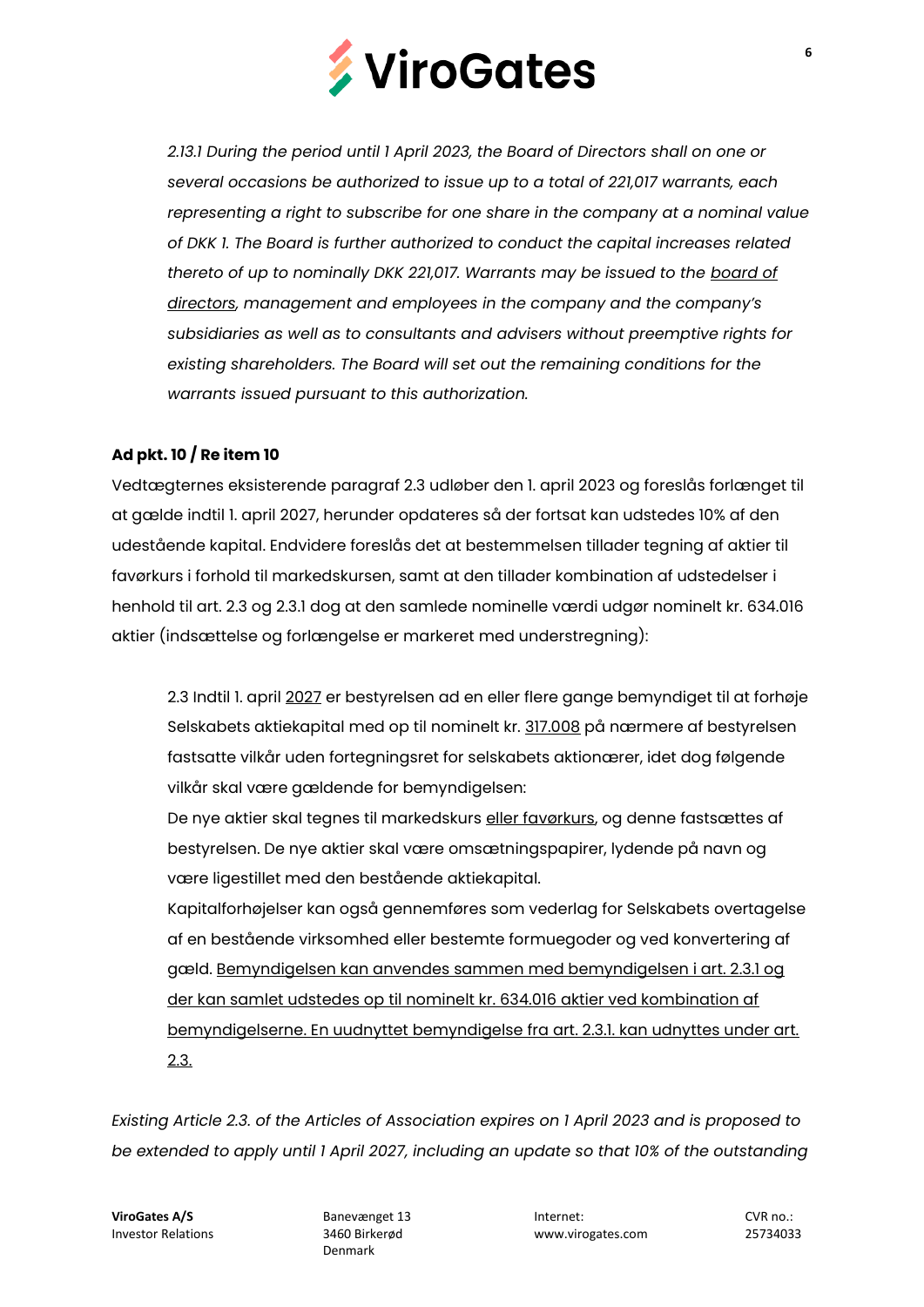

*capital can continue to be issued. Furthermore, it is proposed that the provision allows subscription of shares at a favorable price in relation to the market price and that it allows a combination of issues in accordance with Art. 2.3 and 2.3.1, however, the total nominal value is DKK 634,016 shares (insertion and extension are marked with emphasis):*

*2.3.1 Until 1 April 2027, the Board of Directors is authorized one or more times to increase the Company's share capital by up to a nominal amount of DKK 317,008 on terms specified by the Board of Directors without pre-emptive rights for the company's shareholders, provided that the following conditions apply: The new shares must be subscribed for at market price or at a discounted price, as determined by the Board of Directors. The new shares must be negotiable instruments, registered by name and have equal rights to the existing share capital.*

*Capital increases can also be carried out as consideration for the Company's takeover of an existing company or certain assets and by conversion of debt. The authorization may be used together with the authorization in art. 2.3. to issue a total of up to a nominal DKK 634,016 of shares by combining the authorizations. Any unused authorization from art. 2.3.1. can be utilized under art. 2.3*

#### **Ad pkt. 11 / Re item 11**

Vedtægternes eksisterende paragraf 2.3.1 udløber den 1. april 2023 og foreslås forlænget til at gælde indtil 1. april 2027, herunder opdateres så der fortsat kan udstedes 10% af den udestående kapital. Endvidere foreslås det at bestemmelsen tillader tegning af aktier til favørkurs i forhold til markedskursen samt at den tillader kombination af udstedelser i henhold til art. 2.3 og 2.3.1 dog at den samlede nominelle værdi udgør kr. 634.016 aktier (indsættelse og forlængelse er markeret med understregning):

2.3.1 Indtil 1. april 2027 er bestyrelsen ad en eller flere gange bemyndiget til at forhøje Selskabets aktiekapital med op til nominelt kr. 317.008 på nærmere af bestyrelsen fastsatte vilkår med fortegningsret for selskabets aktionærer, idet dog følgende vilkår skal være gældende for bemyndigelsen: De nye aktier skal tegnes til markedskurs eller favørkurs, og denne fastsættes af bestyrelsen. De nye aktier skal være omsætningspapirer, lydende på navn og være ligestillet med den bestående aktiekapital.

Denmark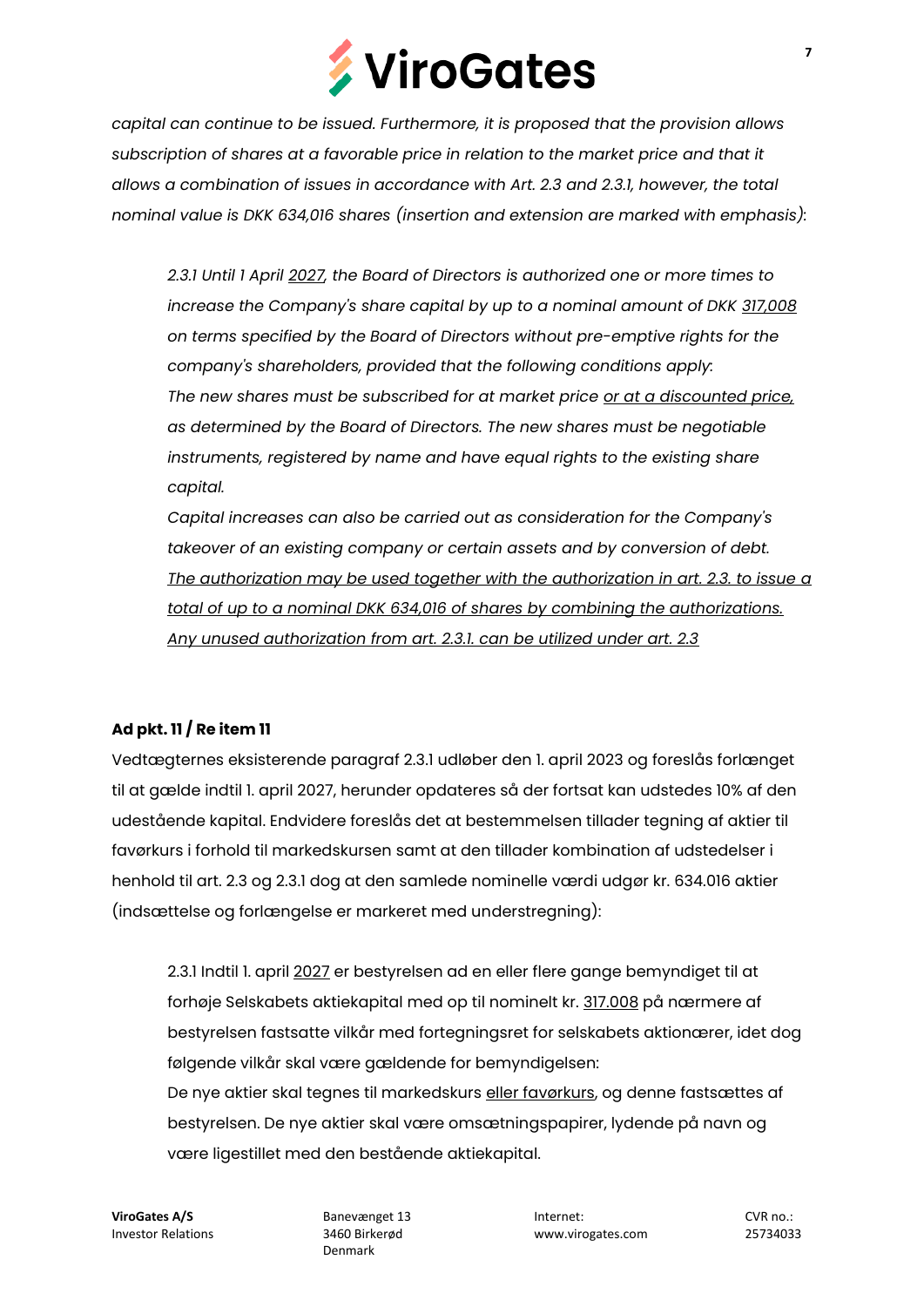

Kapitalforhøjelser kan også gennemføres som vederlag for Selskabets overtagelse af en bestående virksomhed eller bestemte formuegoder og ved konvertering af gæld. Bemyndigelsen kan anvendes sammen med bemyndigelsen i art. 2.3 og der kan samlet udstedes op til nominelt kr. 634.016 ved kombination af bemyndigelserne. En uudnyttet bemyndigelse fra art. 2.3 kan udnyttes under art. 2.3.1.

*Existing Article 2.3.1 of the Articles of Association expires on 1 April 2023 and is proposed to be extended to apply until 1 April 2027 including an update so that 10% of the outstanding capital can continue to be issued. Furthermore, it is proposed that the provision allows subscription of shares at a favorable price in relation to the market price and that it allows a combination of issues in accordance with Art. 2.3 and 2.3.1, however, the total nominal value is DKK 634,016 shares (insertion and extension are marked with emphasis):*

*2.3.1 Until 1 April 2027, the Board of Directors is authorized one or more times to increase the Company's share capital by up to a nominal amount of DKK 317,008 on terms specified by the Board of Directors with pre-emptive rights for the company's shareholders, provided that the following conditions apply: The new shares must be subscribed for at market price or at a discounted price, as determined by the Board of Directors. The new shares must be negotiable instruments, registered by name and have equal rights to the existing share capital.*

*Capital increases can also be carried out as consideration for the Company's takeover of an existing company or certain assets and by conversion of debt. The authorization may be used together with the authorization in art. 2.3.1 to issue a total of up to a nominal DKK 634,016 of shares by combining the authorizations. Any unused authorization from art. 2.3. can be utilized under art. 2.3.1.*

#### **Ad pkt. 12/ Re item 12**

Der kan ikke træffes beslutninger under dette punkt. *No resolutions can be made under this item.*

Denmark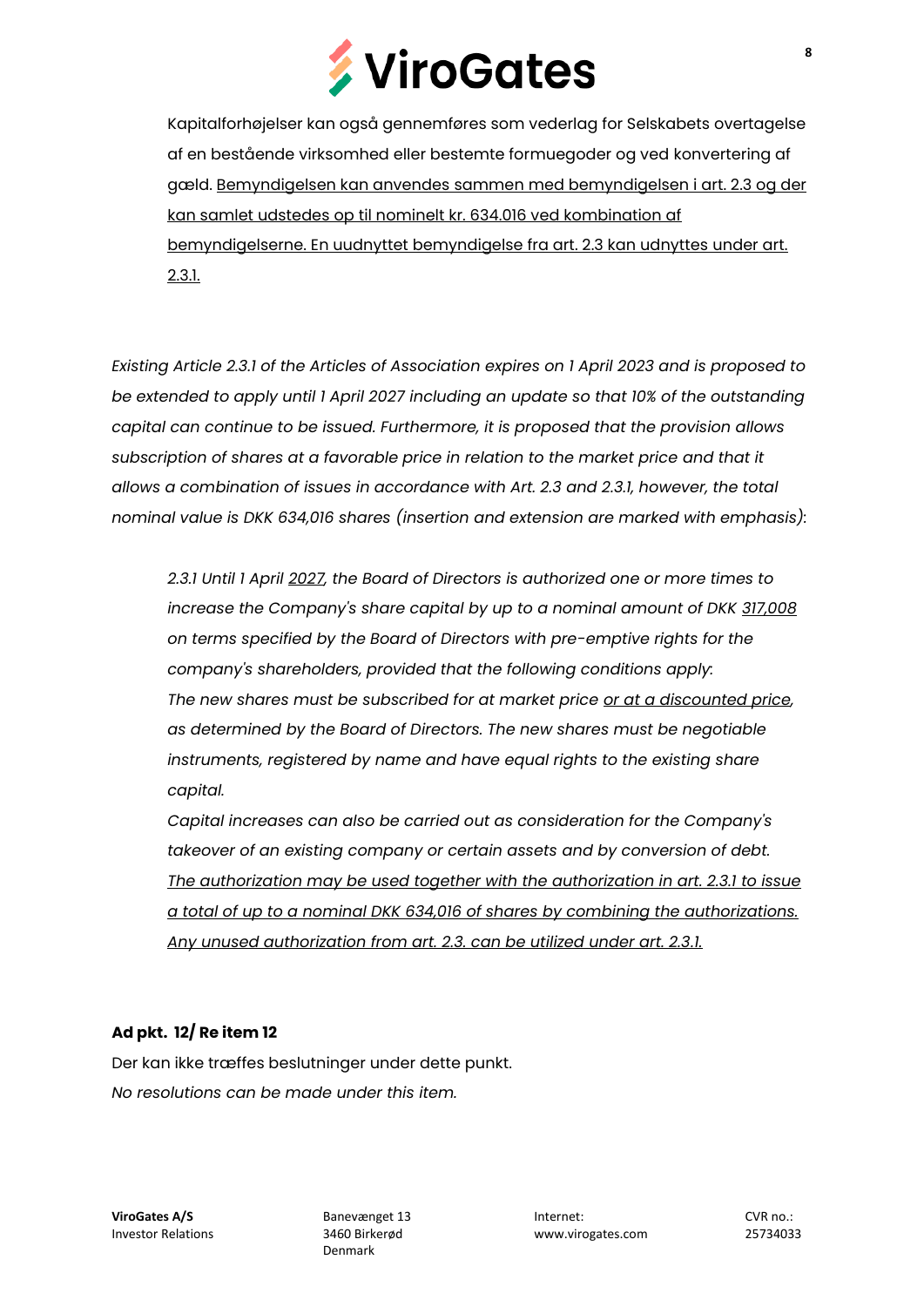

#### *DK*

Ret til at deltage i og stemme på generalforsamlingen tilkommer aktionærer, som er noteret i ejerbogen på registreringsdatoen eller som senest på registreringsdatoen har anmeldt og dokumenteret deres erhvervelse af aktier i Selskabet med henblik på notering i ejerbogen. Registreringsdatoen er **torsdag den 21. april 2022**.

En aktionær eller en fuldmægtig kan deltage på generalforsamlingen med en rådgiver.

## **Adgangskort**

Aktionærer, som ønsker at deltage i generalforsamlingen, skal anmode om et adgangskort senest mandag den 25. april 2022, kl. 11.59

Anmodning om adgangskort til den ordinære generalforsamling kan ske:

- online via aktionærportalen på selskabets hjemmeside, [https://www.virogates.com/shareholder-portal/,](https://www.virogates.com/shareholder-portal/)
- ved at udfylde, underskrive og fremsende tilmeldingsblanketten pr. e-mail til gf@computershare.dk eller med almindelig post til Computershare A/S, Lottenborgvej 26 D, 1., 2800 Kgs. Lyngby, eller ved at anvende tilmeldingsblanketten, som er tilgængelig på selskabets hjemmeside, <https://www.virogates.com/financial-calendar/> . Vær opmærksom på postvæsenets leveringstid, hvis tilmeldingsblanketten sendes med almindelig post, eller
- ved at kontakte Computershare A/S, Lottenborgvej 26 D, 1., 2800 Kgs. Lyngby, på telefon 4546 0997 (hverdage fra 9.00 til 15.00).

Adgangskort og oplysninger om, hvordan man deltager i Generalforsamlingen, vil blive sendt til den e-mailadresse, der er angivet i aktionærportalen ved tilmeldingen.

#### **Stemmeafgivelse ved fuldmagt og brevstemmer**

En aktionær kan udøve sine aktionærrettigheder ved at afgive fuldmagt *eller* brevstemme, men ikke begge dele. Afgivelse af fuldmagt eller brevstemme kan ske elektronisk via aktionærportalen på selskabets hjemmeside, [https://www.virogates.com/shareholder](https://www.virogates.com/shareholder-portal/)[portal/.](https://www.virogates.com/shareholder-portal/) Login kræver et brugernavn og en adgangskode eller NemID. Fuldmagtstemmer og brevstemmer kan også ske ved at bruge de blanketter, der er tilgængelige på selskabets hjemmeside, [https://www.virogates.com/financial-calendar/.](https://www.virogates.com/financial-calendar/) Den udfyldte blanket skal sendes med almindelig post til Computershare A/S, Lottenborgvej 26 D, 1., 2800 Kgs. Lyngby, eller pr. e-mail til *gf*@computershare.dk.

Denmark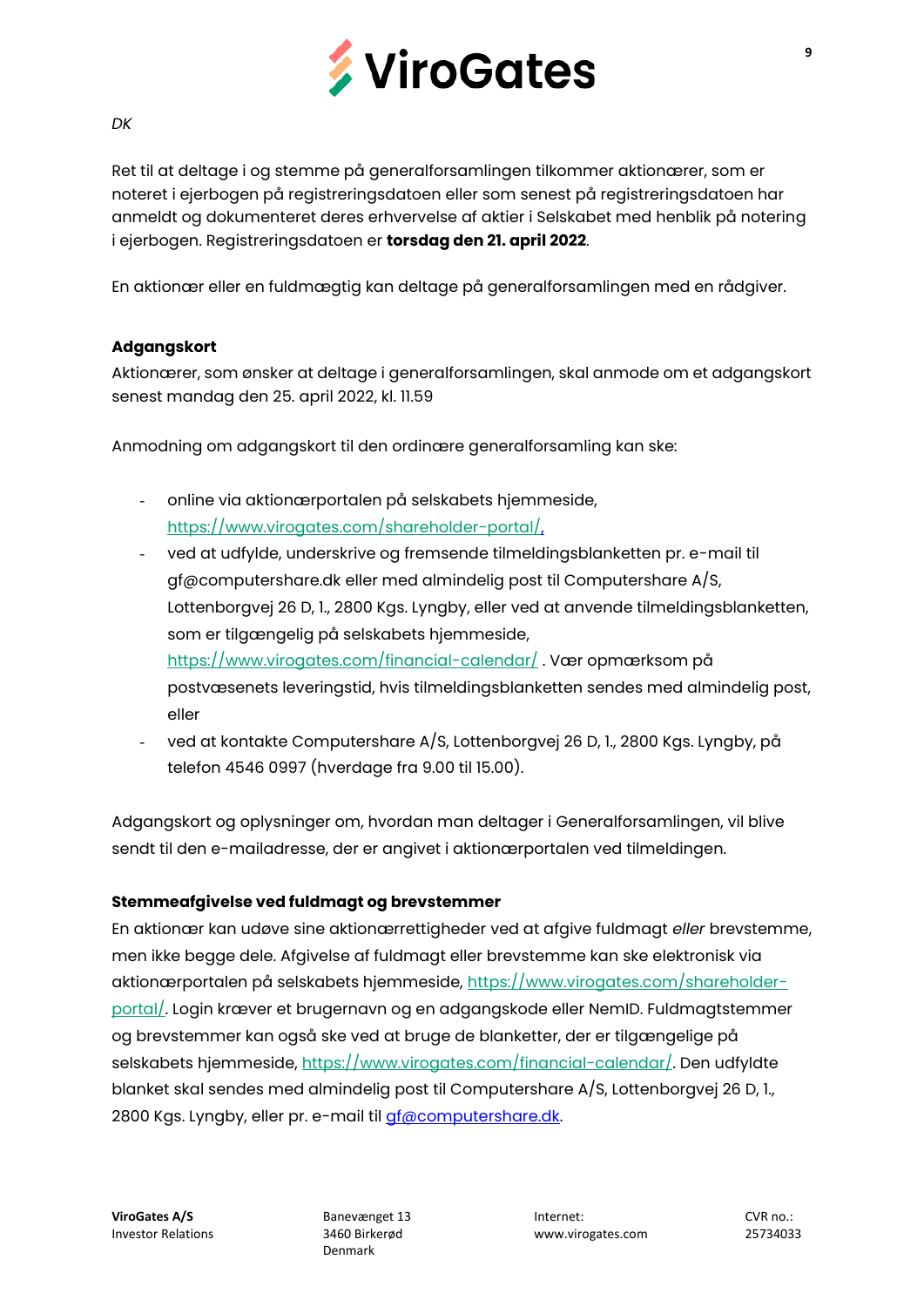

Angivelse af den fuldmægtige skal være indsendt senest mandag den 25. april 2022 kl. 11.59, og brevstemmer skal være modtaget af selskabet eller Computershare A/S i overensstemmelse med ovenstående senest onsdag den 27. april 2022 kl. 16.00.

## **Yderligere oplysninger**

Frem til og med dagen for generalforsamlingen vil følgende yderligere oplysninger om generalforsamlingen være tilgængelige på Selskabets hjemmeside, www.virogates.com:

- Indkaldelse med dagsorden, fuldstændige forslag og bilag.
- De dokumenter, der skal fremlægges på generalforsamlingen, herunder årsrapporten for 2021
- Det samlede antal aktier og stemmerettigheder på datoen for indkaldelsen
- Fuldmagts- og brevstemmeblanket

## *UK*

The right to attend and vote at a general meeting may be exercised by shareholders who are registered in the share register on the record date or who have announced and documented their acquisition of shares for the purpose of registration in the share register by the record date. The record date is **Thursday, April 21, 2022**.

A shareholder or a proxy may attend the annual general meeting together with an adviser.

## **Admission card**

Admission cards for the Annual General Meeting may be requested no later than on Monday, April 25, 2022 at 11:59 am:

- online via the shareholder portal on the company's website, [https://www.virogates.com/shareholder-portal/,](https://www.virogates.com/shareholder-portal/)
- by completing, signing and submitting the registration form by email to gf@computershare.dk or by ordinary mail to Computershare A/S, Lottenborgvej 26 D, first floor, 2800 Kgs. Lyngby, Denmark, or by using the registration form available on the company's website, [https://www.virogates.com/financial-calendar/.](https://www.virogates.com/financial-calendar/) Please note the delivery time of the postal services if the registration form is sent by ordinary mail; or
- by contacting Computershare A/S, Lottenborgvej 26 D, first floor, 2800 Kgs. Lyngby, Denmark on tel. +45 4546 0997 (weekdays from 9:00 am to 3:00 pm CEST).

Admission cards and details on how to participate in the General Meeting will be sent to the email address specified in the shareholder portal upon registration.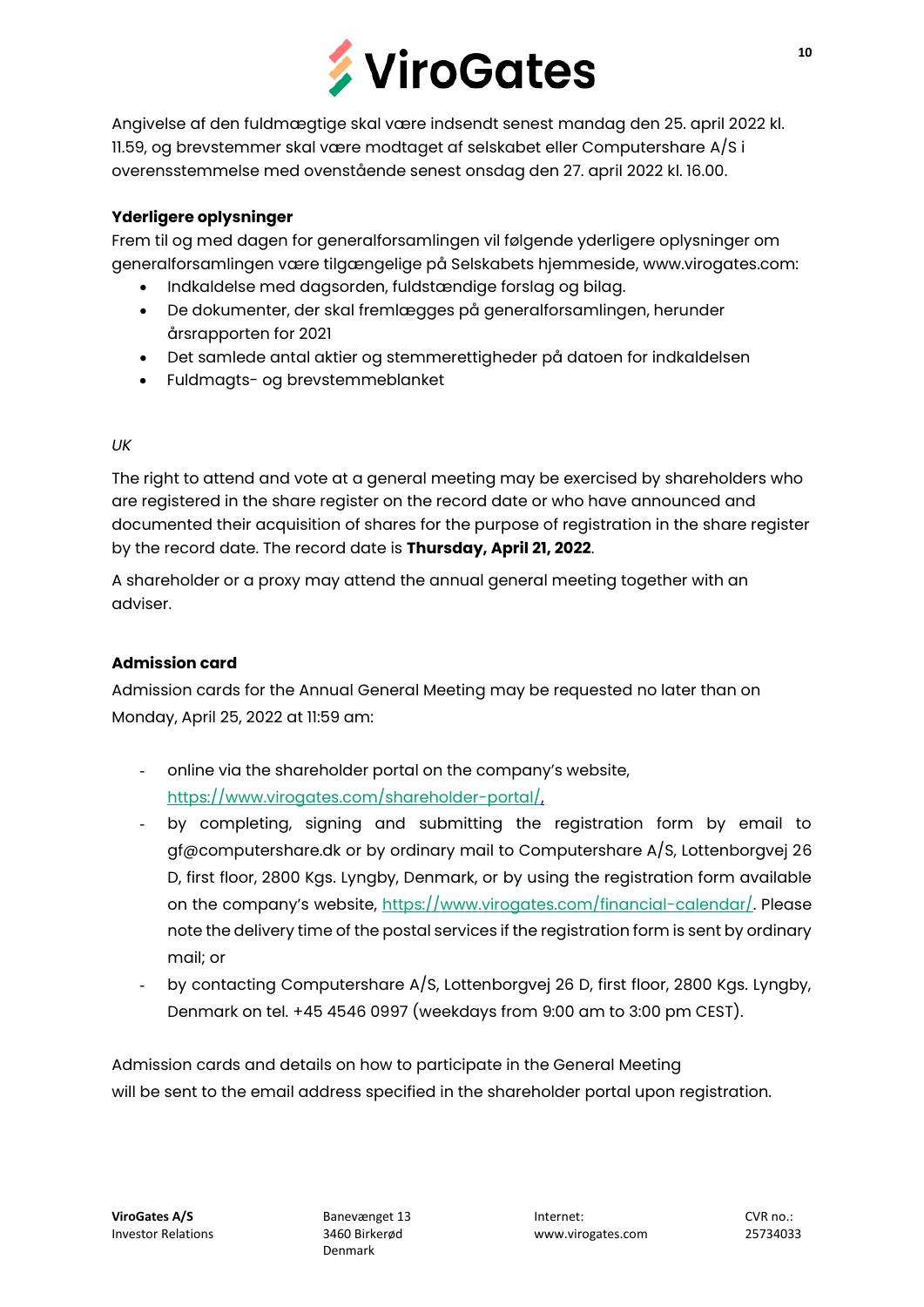

#### **Proxy and postal votes**

You will be able to exercise your shareholder rights by issuing a proxy *or* by submitting a postal vote, but you cannot do both. The granting of proxy and postal voting can take place electronically via the shareholder portal available at

[https://www.virogates.com/shareholder-portal/.](https://www.virogates.com/shareholder-portal/) Login requires username and password or NemID. Proxy and postal voting can also take place using the forms available on the company's website, [https://www.virogates.com/financial-calendar/.](https://www.virogates.com/financial-calendar/) The completed form must be sent by ordinary mail to Computershare A/S, Lottenborgvej 26 D, first floor, DK-2800 Kgs. Lyngby, Denmark or by email to *gf@computershare.dk.* 

Nomination of proxy must be received by the company or Computershare A/S in accordance with the above no later than noon Monday 25 April 2022 and postal votes must be received by the company or Computershare A/S in accordance with the above no later than Wednesday 27 April 2022 at 4:00 pm CEST.

## **Additional information**

Until and including the day of the annual general meeting, additional information regarding the annual general meeting will be available on the Company's website, www.virogates.com:

- Notice to convene the annual general meeting with agenda, complete proposals and appendices.
- Documents to be presented at the annual general meeting, including the Annual Report 2021
- Information about the total number of shares and voting rights on the date of notice to convene
- Proxy and correspondence voting forms

#### **For further information please contact:**

*ViroGates A/S:* CEO, Jakob Knudsen Tel. (+45) 2226 1355, email: *[jk@virogates.com](mailto:jk@virogates.com)* 

*Certified Advisor:* Västra Hamnen Corporate Finance Per Lönn Tel. (+46) 40 200 250, email: [per.lonn@vhcorp.se](mailto:per.lonn@vhcorp.se)

#### **About ViroGates**

ViroGates A/S is an international medical technology company developing and marketing blood test products under the suPARnostic® brand for better triaging in hospitals to improve patient care, reduce healthcare costs and empower clinical staff.

The company was founded in 2000. Headquartered in Denmark, ViroGates' sales force covers the Nordics, Spain, France and Benelux, while distributors serve other markets.

ViroGates' shares (VIRO) are listed on Nasdaq First North Growth Market Denmark. For more information, visit [www.virogates.com.](http://www.virogates.com/) 

Denmark